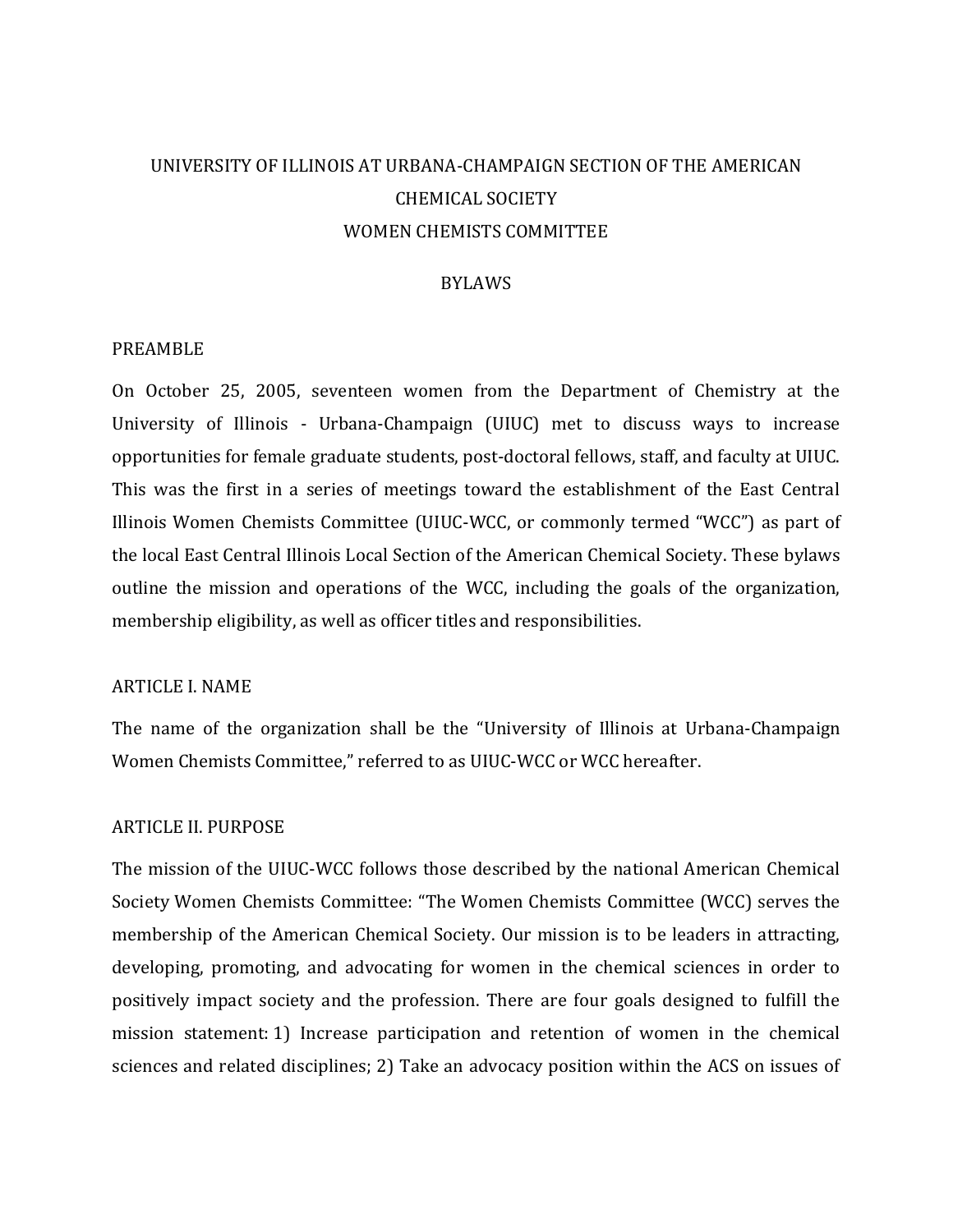importance to women in the chemical sciences; 3) Provide leadership for career development opportunities for women in the chemical sciences and related disciplines; 4) Promote and recognize the professional accomplishments of women in the chemical sciences and related disciplines."

In addition, the UIUC-WCC will: 1) Serve as a liaison between women chemists and the Department of Chemistry at UIUC; 2) Provide social opportunities for women chemists, in addition to social opportunities for the entire Department of Chemistry (men and women); and 3) Develop outreach programs for all chemists in the process of developing career goals and establishing themselves in the field.

## ARTICLE III. MEMBERSHIP

All individuals, both male and female, residing in the East Central Illinois area are eligible for membership in the UIUC-WCC. Voting membership requires support of the purpose and mission of the committee as well as the following participation requirements:

(1) Volunteered in at least one major WCC event, including the Girls' Day Camp or Retreat for Graduate Women, AND participated or volunteered in at least one other WCC event or meeting in the past two years.

OR

(2) Served as a WCC Executive Board Member.

Voting members have the right to vote for WCC Executive Board officers, amendments of the WCC bylaws, etc.

If one is interested in becoming a WCC voting member, notification of interest should be made to the WCC secretary. The WCC Secretary will document the record of current voting members. Registered voting members will receive emails about UIUC-WCC events and have the freedom to choose the ones in which to participate. All voting members share the responsibility to support the purpose and mission of the WCC.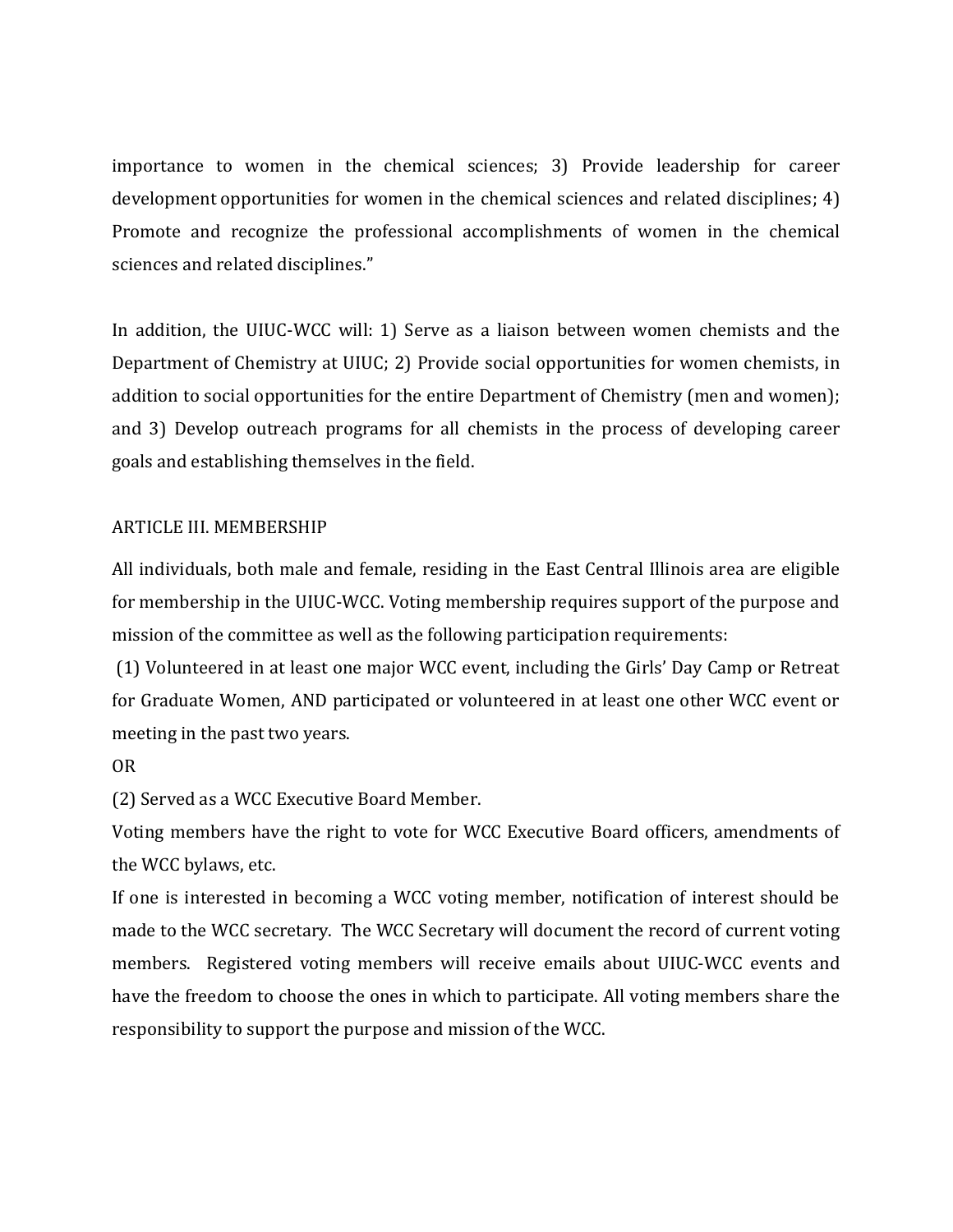# ARTICLE IV. OFFICERS

There shall be eight officers, each serving for one (1) term encompassing a full calendar year: Chair, Vice-Chair, Secretary, Treasurer, Social Events Chair, Web Administrator, and Day Camp Co-Chairs.

# SECTION 1. DUTIES OF OFFICERS

- A. The responsibilities of the Chair include:
- i. Calling and presiding over all general meetings.
- ii. Serving as a liaison to the Department of Chemistry at UIUC.
- iii. Serving as a liaison to the Director of the Chemistry Graduate Diversity Office at UIUC.
- iv. Preparing a detailed report describing the events and activities of the year served.
- v. Assisting fellow officers in fulfilling their responsibilities when the elected official is unable or unavailable to do so.

## B. The responsibilities of the Vice-Chair include:

- i. Acting as liaison between WCC and East Central Illinois ACS.
- ii. Directly assisting the Chair in various matters including coordinating volunteers.
- iii. Leading the organization at times when the Chair is unable or unavailable to do so.
- C. The responsibilities of the Secretary include:
- i. Maintaining the membership list.
- ii. Recording and distributing meeting minutes to all board members.
- iii. Maintaining the physical and online records of the organization.
- D. The responsibilities of the Treasurer include:
- i. Maintaining all financial records to ensure appropriate use of funds.
- ii. Facilitating member reimbursement for UIUC-WCC related expenses upon receiving appropriate purchase receipts or invoices.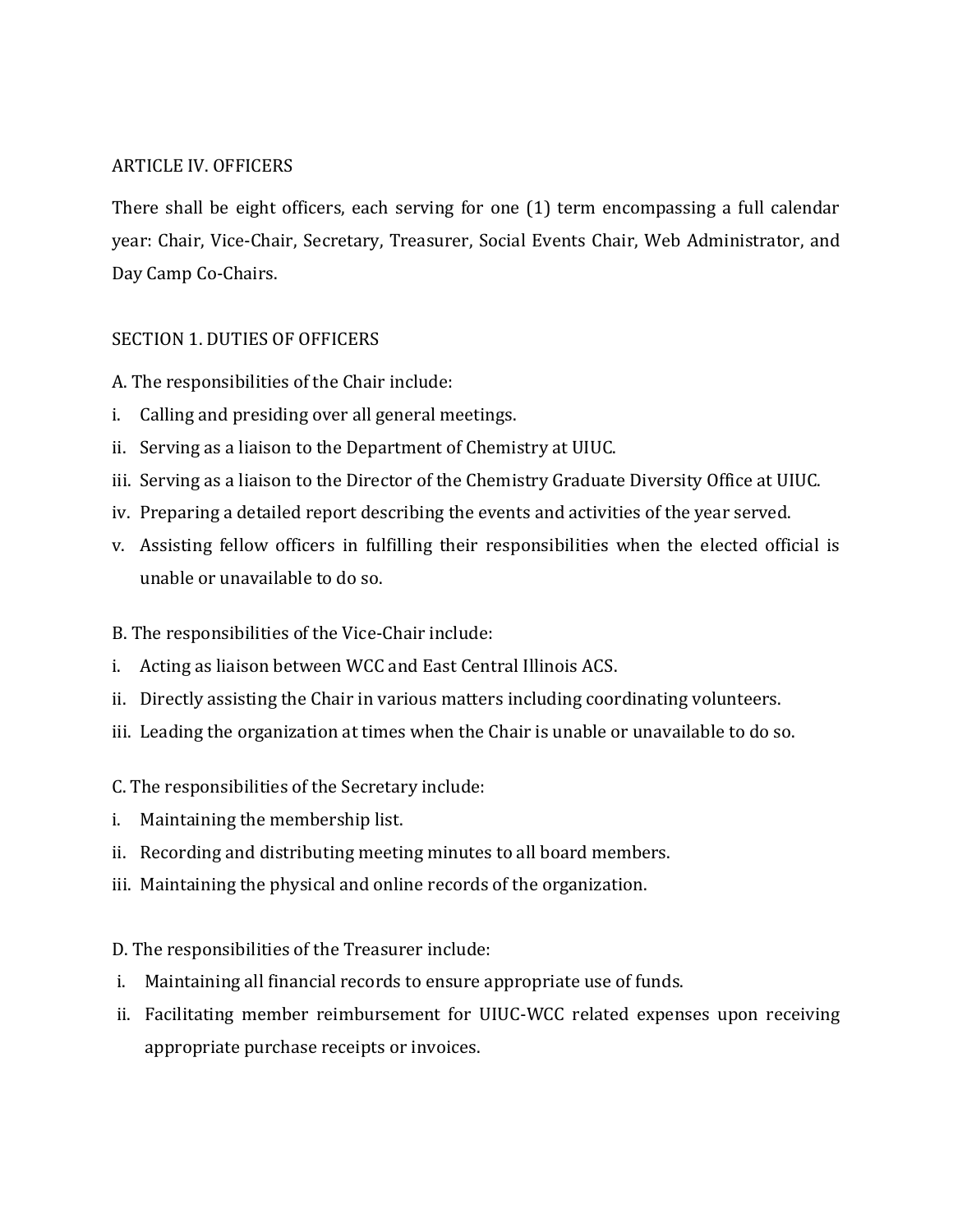- E. The responsibilities of the Social Events Chair include:
- i. Organizing events related to the social aspect of WCC goals and initiatives, both department-wide and group-based.
- ii. Arranging for the ordering and/or purchasing of event food and refreshments.

F. The responsibilities of the Web Administrator include:

- i. Maintaining the UIUC-WCC website and updating the WCC page on the ECI-ACS website.
- ii. Online announcements and advertising for all WCC sponsored events.
- G. The responsibilities of the Day Camp Co-Chairs include:
- i. Organizing the annual Bonding with Chemistry Day Camp for middle school girls.
- ii. Coordinating volunteers, experiment stations, and the camp schedule.

#### SECTION 2. ELECTION PROCESS

The Chair shall announce the election of officers, as well as a description of all corresponding responsibilities at the October monthly meeting of the UIUC-WCC. Voting members may then submit online nominations to the committee Chair at any time before the November meeting. Voting members may nominate themselves or any fellow UIUC-WCC member. Following the nomination period, nominations will be announced, accepted or declined, and a vote by anonymous online ballot will follow for all accepted nominations. The officers of WCC shall be elected by the voting members. In the event there is just one candidate for any particular office, the nominated member will be automatically elected to office, with no ballot process. For positions with multiple candidates, voting members will be asked to vote for two to better distribute the votes and avoid a subsequent run-off election. In the event of a tie between two candidates for any one office, the candidates will be asked to say or write a few words in support of their nomination and a second vote will follow. If a tie is repeated, WCC Officers may vote to decide in favor of one candidate. In the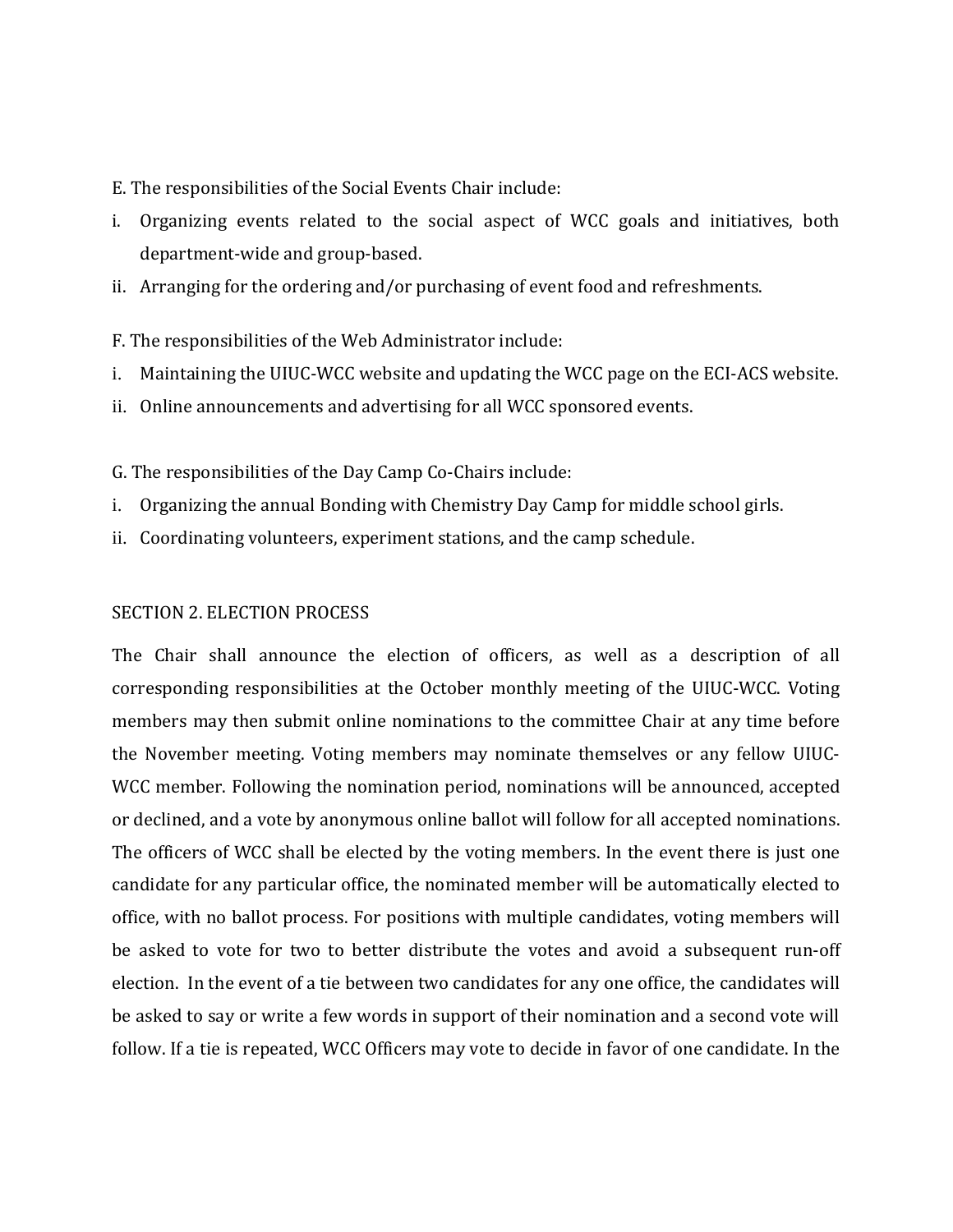event there is a lack of nominations for any particular office, the nomination process for that office will be extended for one week, followed by an election at the December monthly meeting.

All positions are open to any UIUC graduate student or postdoc regardless of experience, except Chair. Nominations for Chair of the committee should have experience serving on the UIUC-WCC Executive Board. In the event of no nominations of previous board members for Chair, the Chair nominees should meet the minimum requirement of current voting member.

A term of office shall be one calendar year (January through December following election). If the officer is unable or unwilling to serve the UIUC-WCC prior to the end of an elected term, the officer may be replaced upon request. In the event an officer does not serve in accordance with the bylaws, or to the satisfaction of the UIUC-WCC, the officer may be replaced upon request of the committee Chair. A new officer shall be nominated and granted by a majority vote of WCC Officers.

## ARTICLE V. FINANCES

The events and activities of the UIUC-WCC shall be held in accordance with the UIUC Department of Chemistry, the organization's primary benefactor. Any need for the application and/or renewal of funds shall be completed by the committee Treasurer and Chair.

### ARTICLE VI. AMENDMENTS

In the event an amendment is necessary, a member can propose the amendment at any time. The amendment will be discussed in the WCC meeting, voted upon by the officers and granted approval by majority of the votes. Approved amendments shall be added to the